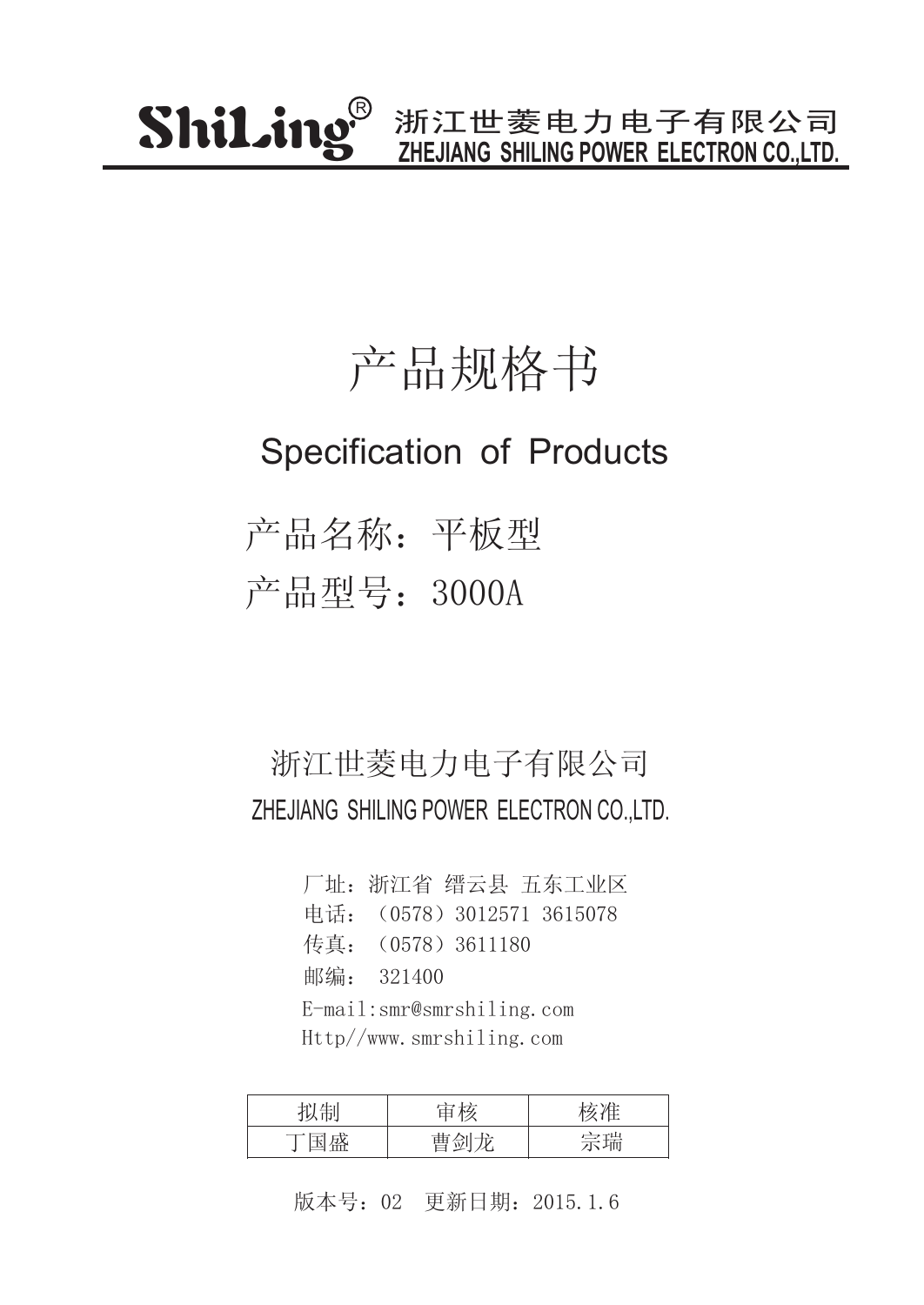# ShiLing®

## **ZHEJIANG SHILING POWER ELECTRON CO.,LTD.**

| <b>SYMBOL</b><br><b>CHARACTERISTIC</b> |                                            | <b>TEST CONDITIONS</b>                                          | $T_j(C)$ | <b>VALUE</b> |             |            | <b>UNIT</b>  |
|----------------------------------------|--------------------------------------------|-----------------------------------------------------------------|----------|--------------|-------------|------------|--------------|
|                                        |                                            |                                                                 |          | Min          | <b>Type</b> | <b>Max</b> |              |
| Mean forward current<br>$I_{F(AV)}$    |                                            | half sinewave 50Hz<br>180                                       | 150      |              |             | 3834       | A            |
|                                        |                                            | Double side cooled, $\overline{H}_s$ =55 C                      |          |              |             |            |              |
| F (AV)                                 | Mean forward current                       | half sinewave 50Hz<br>180                                       | 150      |              |             | 2828       | A            |
|                                        |                                            | Double side cooled, $\overline{H}_S$ =90 C                      |          |              |             |            |              |
| <b>V</b> <sub>RRM</sub>                | Repetitive peak reverse voltage            | $V_{RRM}$ tp=10ms<br>$V_{\text{RsM}} = V_{\text{RRM}} + 100 V$  | 150      | 1100         |             | 2000       | $\vee$       |
| <b>IRRM</b>                            | Repetitive peak curent                     | at VRRM                                                         | 150      |              |             | 160        | mA           |
| <b>IFSM</b>                            | Surge forward current                      | 10ms half sine wae<br>$V_R = 0.6V_{RRM}$                        | 150      |              |             | 49.8       | KA           |
| $I^2T$ 1                               | $2T$ for fusing coordination               |                                                                 |          |              |             | 12421      | $A^2s*10^3$  |
| $V_{FO}$                               | Threshold voltage                          |                                                                 | 150      |              |             | 0.70       | $\vee$       |
| $r_F$                                  | Forward slop resistance                    |                                                                 |          |              |             | 0.09       | $m\Omega$    |
| V <sub>FM</sub>                        | Peak on-state voltagel                     | $TM = 5400A$ , F=35KN                                           | 150      |              |             | 1.19       | $\vee$       |
| $I_{rm}$                               | Reverse recovery current                   | $ITM=1000A$ , tp= 1000 s,<br>$di/dt = 40A/s$ , V R=50V          | 150      |              |             | 176        | A            |
| $t_{rr}$                               | Reverse recovery time                      |                                                                 |          |              |             | 7.6        | S            |
| $Q_{rr}$                               | Recovery charge                            |                                                                 |          |              |             | 668        | $\mathsf{C}$ |
| $R_{th}(\phi+h)$                       | Thermal resistance<br>Junction to heatsink | At $180^{\circ}$ sine double side cooled<br>Clamping force 35KN |          |              |             | 0.016      | C W          |
| F <sub>m</sub>                         | Mounting face                              |                                                                 |          | 30           |             | 40         | <b>KN</b>    |
| $T_{\text{stg}}$                       | Stored temperature                         |                                                                 |          | $-40$        |             | 160        | $\mathsf{C}$ |
| $W_t$                                  | Weight                                     |                                                                 |          |              | 900         |            | g            |
| Outline                                |                                            | ZT60cT70                                                        |          |              |             |            |              |

**Outline**